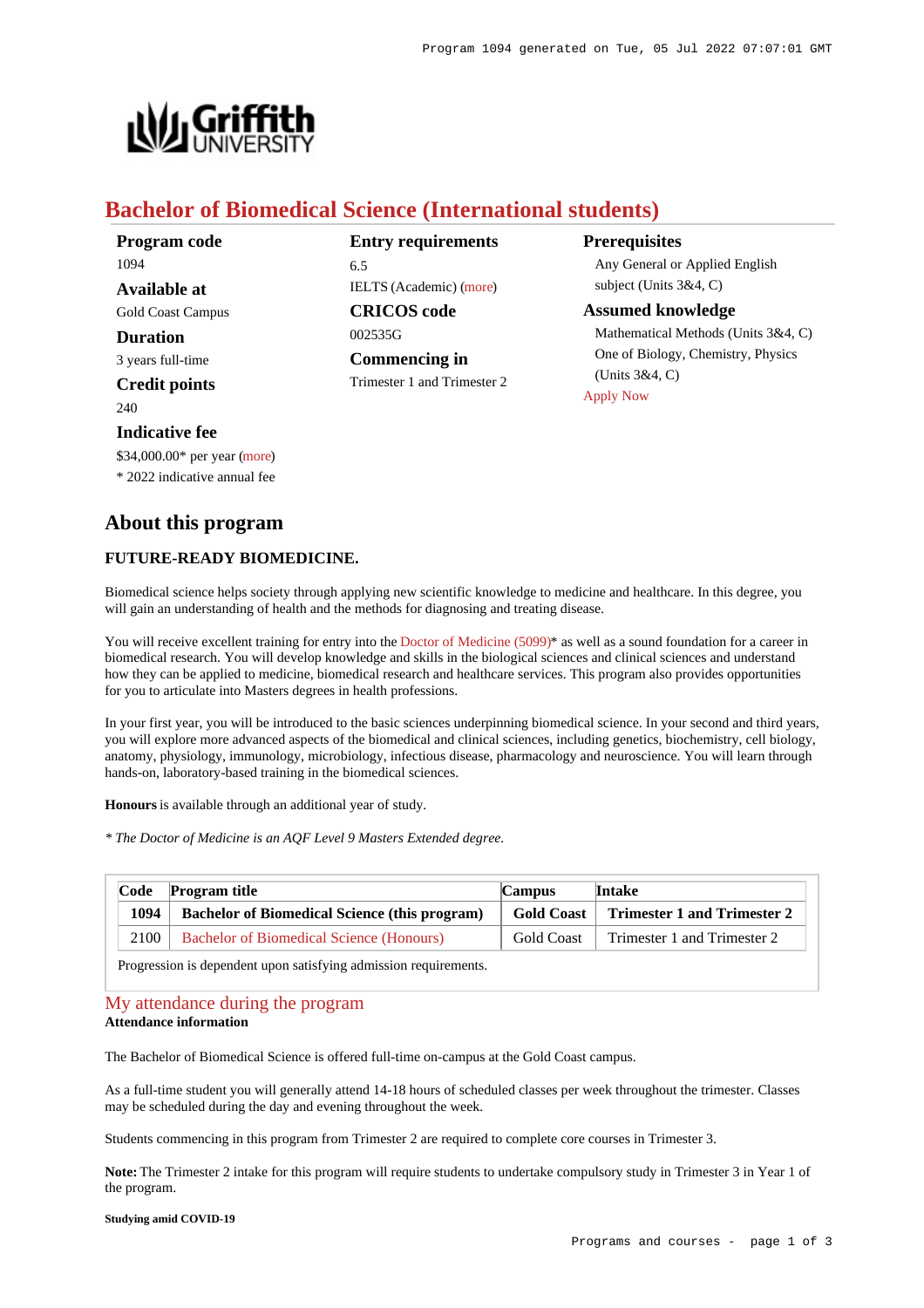The University's Mandatory COVID-19 Vaccination or Testing policy is under review and consultation and will be suspended from 14/4/2022. Please visit [Studying amid COVID-19](https://www.griffith.edu.au/coronavirus/studying-amid-covid-19) for more information.

If you are an International student on a student visa, you must ensure that you enrol in a way that will allow you to complete your enrolment within the expected program duration as stated on your Confirmation of Enrolment (CoE).

#### **Additional attendance information**

[2004MSC Pathology Techniques](https://www148.griffith.edu.au/Course/2004MSC) is delivered with TAFE Queensland. Studies are conducted at Griffith University Gold Coast Campus and off campus at TAFE Queensland - Gold Coast as well as external workplaces. Note, there are limited places available for enrolment in this course.

### [My career opportunities](https://www148.griffith.edu.au/programs-courses/Program/1094/Overview/International#opportunities)

## **My career opportunities**

You will be prepared for work in hospitals, health departments, medical research institutes, university and government research organisations, and in the pharmaceutical, diagnostic, biotechnology and other health-related industries.

As a graduate, you may also choose to pursue further study. You will be well placed to apply for our graduate entry medical degree, the Doctor of Medicine, or may choose to continue with postgraduate research or coursework study.

#### [Professional recognition](https://www148.griffith.edu.au/programs-courses/Program/1094/Overview/International#recognition)

#### **Professional recognition**

The following organisations recognise graduates of this award:

- [Australian and New Zealand Society for Cell and Development Biology \(ANZSCDB\)](http://www.anzscdb.org/)
- [Australian Society for Biochemistry and Molecular Biology \(ASBMB\)](https://www.asbmb.org.au/)
- [Australasian Society for Human Biology \(ASHB\)](http://school.anhb.uwa.edu.au/ashb/)
- [Australian Society for Medical Research \(ASMR\)](http://www.asmr.org.au/)
- [Australian Society for Microbiology \(ASM\)](http://www.theasm.org.au/)

#### [Pathways to further study](https://www148.griffith.edu.au/programs-courses/Program/1094/Overview/International#pathways)

#### **Pathways to further study**

Completion of this program with a GPA of at least 5.0 will provide graduates with seamless entry into the [Master of Pharmacy](https://www148.griffith.edu.au/Search/Results?SearchText=5661) [\(5661\)](https://www148.griffith.edu.au/Search/Results?SearchText=5661).

Completion of this program with a GPA of at least 5.0 and grade 5 or higher in 3010MSC Advanced Anatomy and Physiology and a successful interview will provide graduates entry into the [Graduate Diploma of Clinical Physiology \(4168\)](https://www148.griffith.edu.au/Search/Results?SearchText=4168).

For articulations into other health professions such as [Master of Speech Pathology \(5567\)](https://www148.griffith.edu.au/Search/Results?SearchText=5567), [Master of Public Health \(5263\)](https://www148.griffith.edu.au/Search/Results?SearchText=5263), [Master of Rehabilitation Counselling \(5578\)](https://www148.griffith.edu.au/Search/Results?SearchText=5578), and Graduate Entry into [Bachelor of Nutrition and Dietetics \(1355\)](https://www148.griffith.edu.au/Search/Results?SearchText=1355); **entry requirements specific to each program will apply**. The Program Advisor for the Bachelor of Biomedical Science will provide guidance on these articulation pathways.

# [What are the fees?](https://www148.griffith.edu.au/programs-courses/Program/1094/Overview/International#fees)

## **International students**

An International student is one who is not:

- an Australian or New Zealand citizen or
- a person who has Australian permanent resident status.

#### **Indicative annual tuition fee**

The indicative annual tuition fee is calculated based on a standard full-time study load which is usually 80 credit points (two full-time trimesters).

The indicative annual tuition fee is based on current conditions and available data and should only be used as a guide. These fees are reviewed annually and are subject to change.

### **Tuition fees**

- An International student pays tuition fees.
- Students are liable for tuition fees for the courses they are enrolled in as at the census date.
- The tuition fee for students who commence their program prior to 2014 is charged according to the approved program fee for the trimester in which the student commenced the program.
- The tuition fee for students who commence their program from 2014 onwards is charged according to the approved program fee for the trimester in which the student is enrolled.